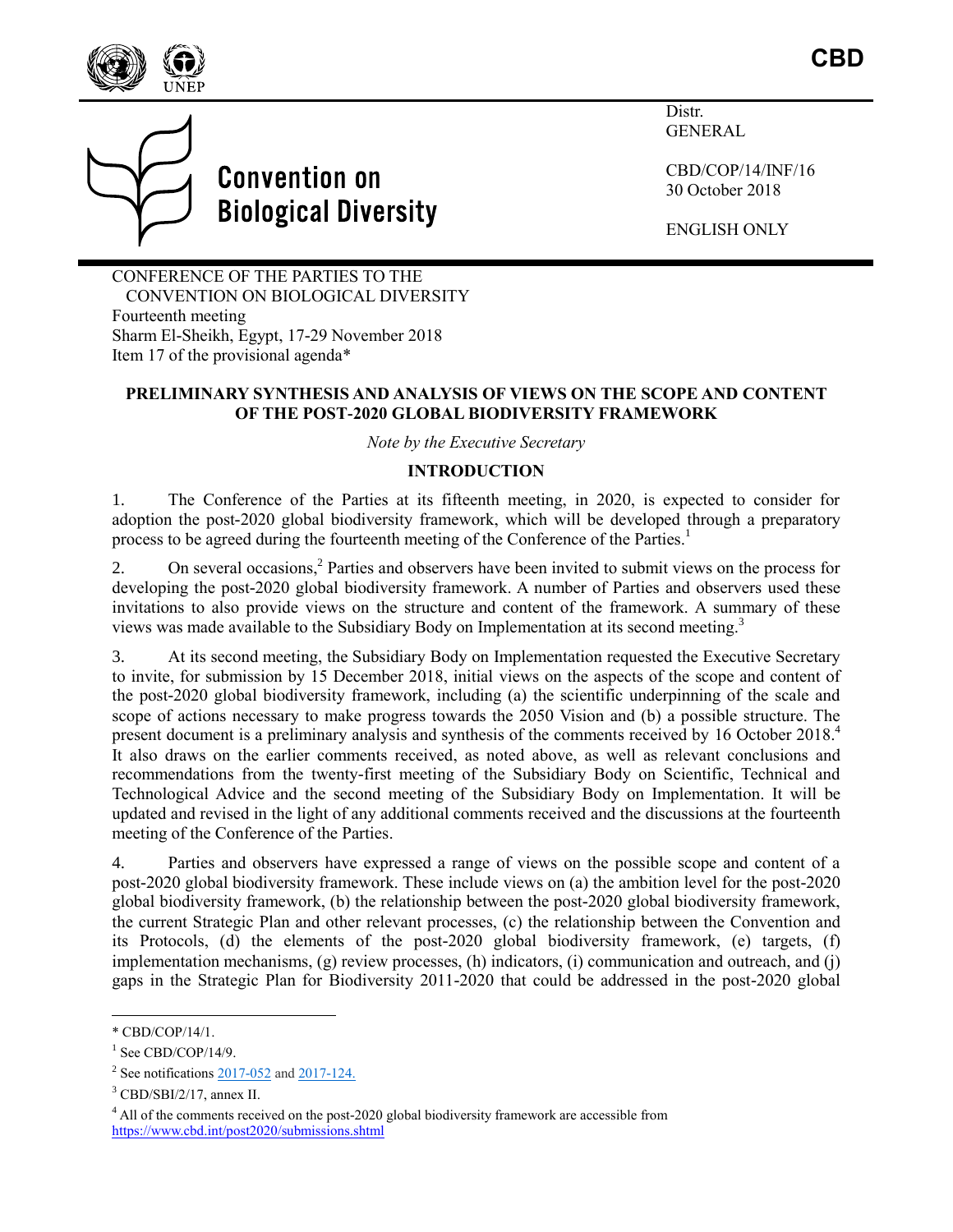biodiversity framework. The views expressed are summarized below and will be used in developing subsequent documentation related to the development of the post-2020 global biodiversity framework.

### **I. AMBITION OF THE POST-2020 GLOBAL BIODIVERSITY FRAMEWORK**

5. A general view that has been expressed is that the post-2020 framework should be ambitious and support the transformational changes needed to realize the 2050 Vision for Biodiversity. In particular, the post-2020 global biodiversity framework should serve as a universal framework for action on biodiversity and foster strong ownership and strong support for its implementation.

#### **II. RELATIONSHIP BETWEEN THE POST-2020 GLOBAL BIODIVERSITY FRAMEWORK, THE CURRENT STRATEGIC PLAN AND OTHER RELEVANT PROCESSES**

6. A view expressed in many submissions is that the post-2020 global biodiversity framework should not be less ambitious than the Strategic Plan for Biodiversity 2011-2020 and that the current plan should serve as a "baseline". Similarly, some submissions have indicated that the Aichi Biodiversity Targets should be used as a starting point for negotiating the post-2020 global biodiversity framework and that changes to these should be kept to a minimum. However, others have suggested that more significant changes are required, usually without specifying such changes or amendments.

7. Many suggest that the post-2020 global biodiversity framework should not be less ambitious than or inconsistent with the commitments, frameworks and processes established by other multilateral environmental agreements. Similarly, the need for the post-2020 global biodiversity framework to be coherent with and supportive of the 2030 Agenda for Sustainable Development was frequently noted.

## **III. RELATIONSHIP BETWEEN THE CONVENTION AND THE PROTOCOLS**

8. Having a post-2020 global biodiversity framework that comprehensively addresses the Cartagena and Nagoya Protocols in order to improve integration and coordinated governance, implementation, review and financing across the Convention and the Protocols has been noted. However, with regard to the Strategic Plan for the Cartagena Protocol on Biosafety 2011-2020, it was noted that this plan had a different structure and content than the Strategic Plan for Biodiversity 2011-2020. Some recommended an approach whereby biosafety considerations would be included in the scope of the post-2020 global biodiversity framework, possibly by the inclusion of an objective or target focused on biosafety, with a specific post-2020 implementation plan for the Cartagena Protocol incorporating clear outcomes and indicators.

## **IV. ELEMENTS OF A POST-2020 GLOBAL BIODIVERSITY FRAMEWORK**

9. In line with the conclusions of Subsidiary Body on Scientific, Technical and Technological Advice in recommendation XXI/1, many submissions noted that the 2050 Vision of the Strategic Plan for Biodiversity 2011-2020 is relevant and should be a part of the post-2020 global biodiversity framework. It was also suggested that the rational for the 2050 Vision should be further developed, and the possible need for milestones for 2030 and 2040 should be explored.

10. Many submissions have suggested that the post-2020 global biodiversity framework should have an actionable mission statement. Specific suggestions on what this mission should be have been limited, but general views expressed are that it should serve as a call to action, be science-based, be framed positively, be inspirational and motivating, be short and easily communicated, and be focused on implementation. It has also been suggested that the mission statement should be time bound, with 2030 suggested as a possible end date, and serve as a stepping stone towards the 2050 Vision.

11. In addition to the 2050 Vision and the 2030 mission, there is also general support for the post-2020 global biodiversity framework having a set of biodiversity targets for the period between 2020 and 2030 as well as associated indicators. This is meant in part to align it with the 2030 Agenda for Sustainable Development.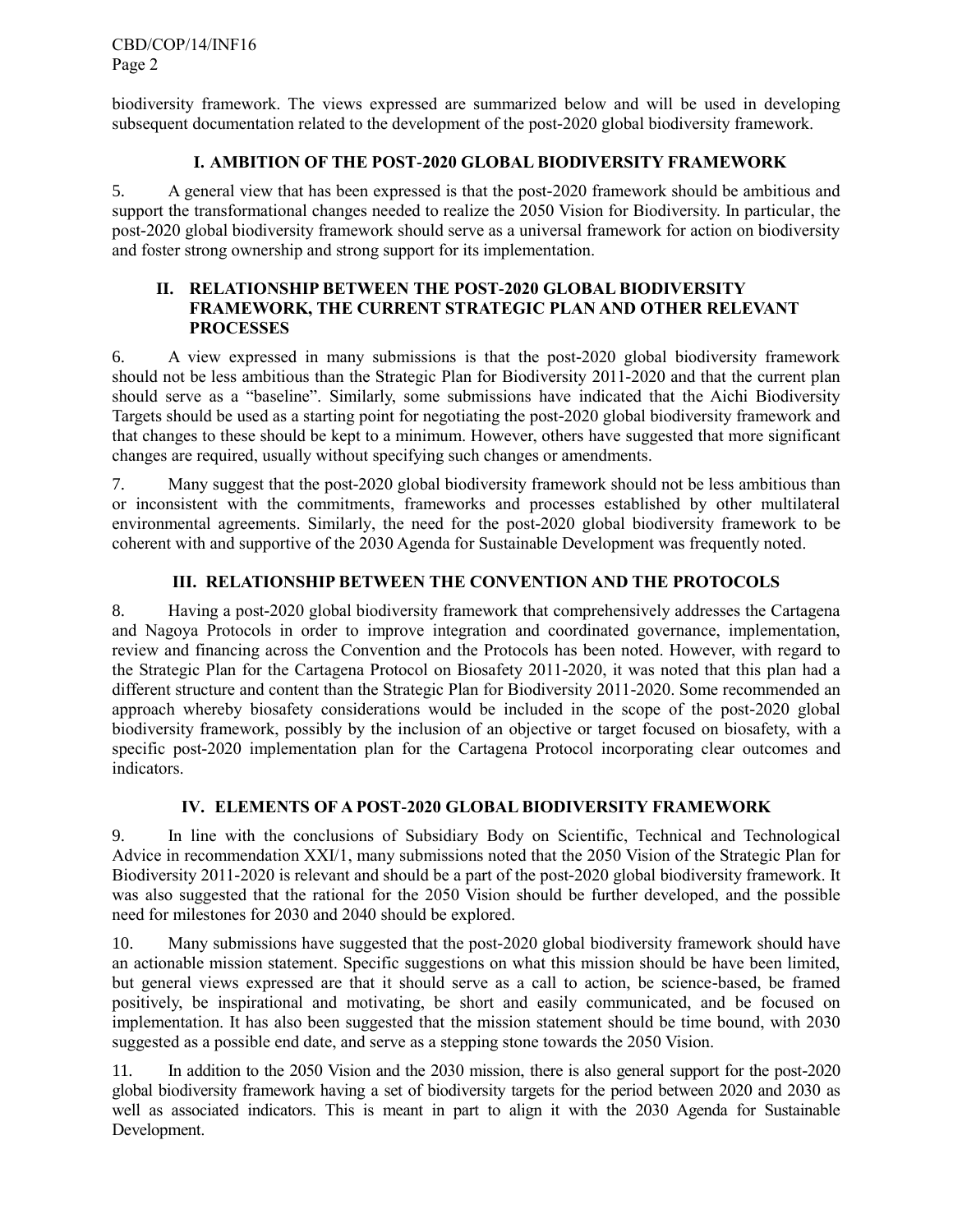12. There appears to be a general view that the issues addressed by the strategic goals of the Strategic Plan for Biodiversity 2011-2020 remain relevant and that these should be reflected in the post-2020 global biodiversity framework. However, some submissions also noted that changes to the strategic goals may be needed without specifying what the needed changes are. It was also suggested that, in the post-2020 period, the programmes of work of the Convention should be aligned with future biodiversity targets.

13. In addition to the specific elements of the post-2020 global biodiversity framework, it was suggested that a conceptual framework is needed to link its different elements. However, there were no specific views on what such a conceptual framework should look like.

### **V. TARGETS**

14. Most submissions noted the need for clear targets which are easy to communicate, are rooted in science, can be easily measured and are designed to galvanize action across sectors of governments and society. Targets should also be "SMART" (specific, measurable, ambitious, realistic and time-bound). A number of submissions also noted the need for baselines for any targets as well as indicators to be able to monitor progress. It was also suggested that the targets in the post-2020 global biodiversity framework should be more integrated, that they should address all three objectives of the Convention, and that they should be focused on actions.

15. It was observed by some, that the scientific basis for targets should be enhanced, including changes to make the targets easier to assess and more streamlined in the post-2020 global biodiversity framework. Similarly, it was suggested that targets should be clear about the desired outcomes and should be adaptable for both national and subnational scales as well as different sectors. It was also suggested that targets should have both process and outcome components and that all targets should have implementation plans that include cost estimates.

16. Most of the views expressed on targets for the post-2020 global biodiversity framework focused on the general qualities of future targets. Among the few submissions that proposed specific wording for targets were the following:

- (a) Improve the survival probability of all species;
- (b) Reduce the risk of collapse of all ecosystems to background rates;

(c) A target on the number of oceanic islands to have invasive mammals eradicated and its expected cost and benefits;

(d) 30 per cent of the territorial waters and contiguous zones of semi-enclosed seas are protected and managed effectively;

(e) Increase the percentage of highly protected marine areas to 30 per cent by 2030;

- (f) A target related to biosafety;
- (g) A target related to the impacts of trade;
- (h) A target related to migratory species;
- (i) A target on gender;

(j) A target on the health problems caused by loss of biodiversity, environmental services and the new dynamics of infectious diseases;

- (k) A target on the promotion of connectivity throughout restoration;
- (l) A target on developing and implementing national marine spatial planning;

(m) Ensure fair and equitable sharing of benefits arising from the use of genetic resources and associated traditional knowledge and promote adequate access to genetic resources and associated traditional knowledge;

(n) By 2030, the traditional knowledge, innovations and practices of indigenous peoples and local communities relevant for the conservation and sustainable use of biodiversity, and their customary use of biological resources, are respected, subject to national legislation and relevant international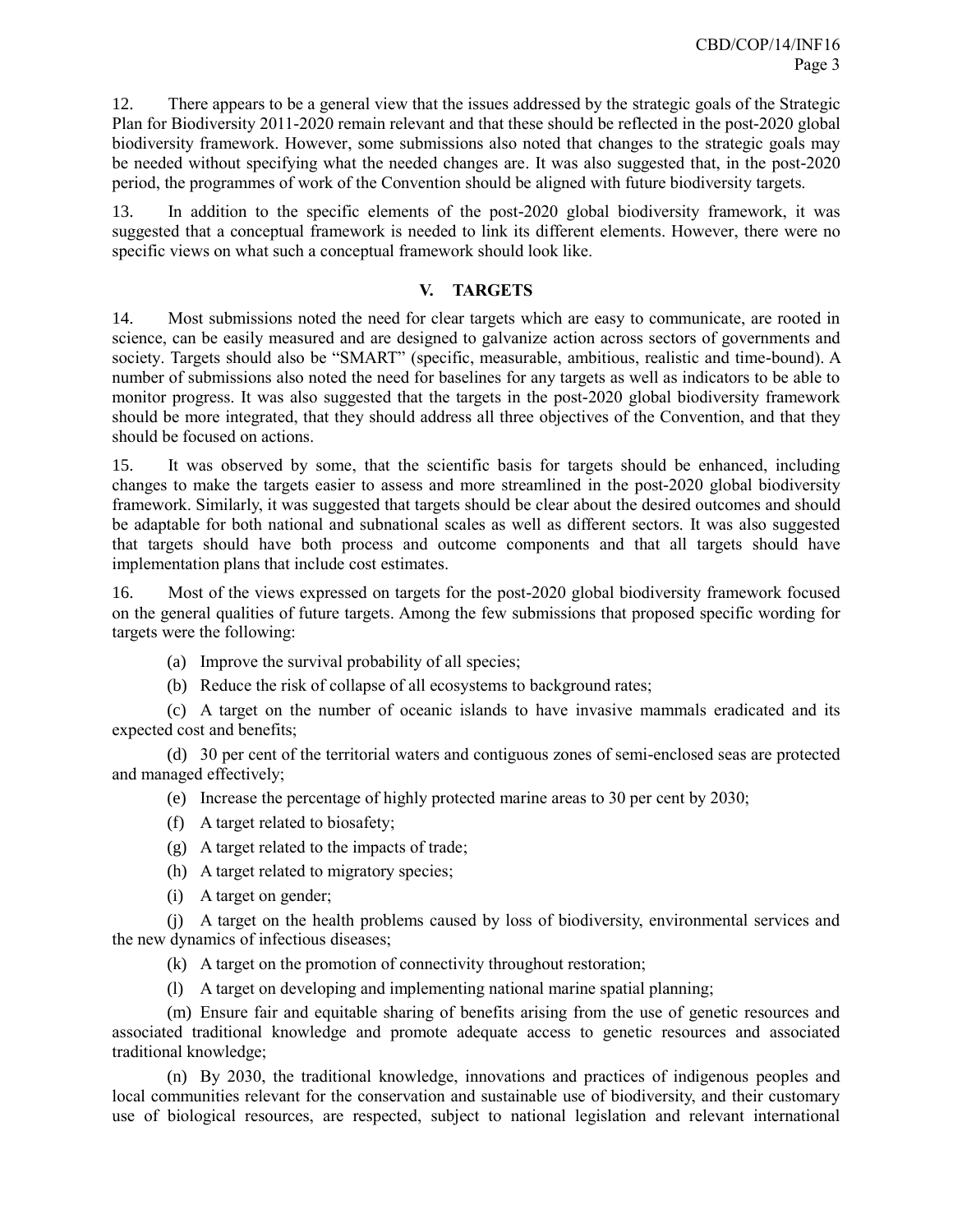obligations, and fully integrated and reflected in the implementation of the Convention with the full and effective participation of indigenous peoples and local communities, at all relevant levels.

## **VI. IMPLEMENTATION MECHANISMS**

17. There was general support for having a post-2020 global biodiversity framework that serves as a basis for universal action on biodiversity and which emphasizes implementation. It was also observed that, if the post-2020 global biodiversity framework remains a flexible framework to be adapted to national circumstances, there will be a need to increase the sense of responsibility, accountability and commitment to implement it.

18. The need to ensure that a post-2020 global biodiversity framework has tools to support its implementation and is appropriately resourced and linked to the resource mobilization strategy was also noted. In this respect, the need for full and effective financing from all sources was emphasized in some submissions. More generally, the need to ensure that the post-2020 global biodiversity framework is scalable and has traction and impact at all relevant levels was also noted as being an important element in ensuring its implementation.

19. Some noted that there is a mismatch between the Aichi Biodiversity Targets and the level of ambition and implementation of the national targets established by Parties in their new, revised or updated national biodiversity strategies and action plans and that this issue requires more attention in the post-2020 global biodiversity framework. It was also suggested that the enabling aspects identified in decision X/2 for the Strategic Plan for Biodiversity 2011-2020 should be better integrated into the post-2020 global biodiversity framework.

20. The importance of aligning a post-2020 global biodiversity framework with other international frameworks was highlighted in many submissions. In particular, the role of the 2030 Agenda for Sustainable Development in enhancing the enabling environment for the post-2020 global biodiversity framework was highlighted. Similarly, it was noted that aligning the post-2020 global biodiversity framework with the 2030 Agenda will help to avoid the isolation of biodiversity from other global economic and social goals and allow biodiversity to be better mainstreamed and for the post-2020 global biodiversity framework to be implemented more effectively.

## **VII. REVIEW PROCESSES**

21. The need for an effective review process in the post-2020 global biodiversity framework to improve transparency and accountability was noted. Some suggested elements of a review process were the use of milestones, encouraging the enhanced use of existing tools and mechanisms across biodiversity-related conventions, including systems for reporting, indicators and information-sharing, national reports and national biodiversity strategies and action plans. The need for more effective and robust national reporting was noted, as was the possibility of making greater use of the voluntary peerreview process. It was also suggested that some sort of accountability or binding compliance mechanism should be explored. The need to develop mechanisms through which the private sector can fully engage and can input evidence of its approaches, experiences and good practices was also noted.

22. More generally, it was emphasized that the review process for the post-2020 global biodiversity framework should be transparent and allow for the participation of indigenous peoples and local communities, civil society organizations and other stakeholders. It was also noted that the initial rounds of voluntary national reviews considered by the High-level Political Forum on Sustainable Development could provide useful lessons for a review mechanism. It was further noted that the review mechanisms under the United Nations Framework Convention on Climate Change could also be a useful approach.

#### **VIII. INDICATORS**

23. The importance of identifying indicators for the different aspects for the post-2020 global biodiversity framework was noted in many submissions. Most suggested that the starting point for indicators should be the indicators developed for the Strategic Plan for Biodiversity 2011-2020. The need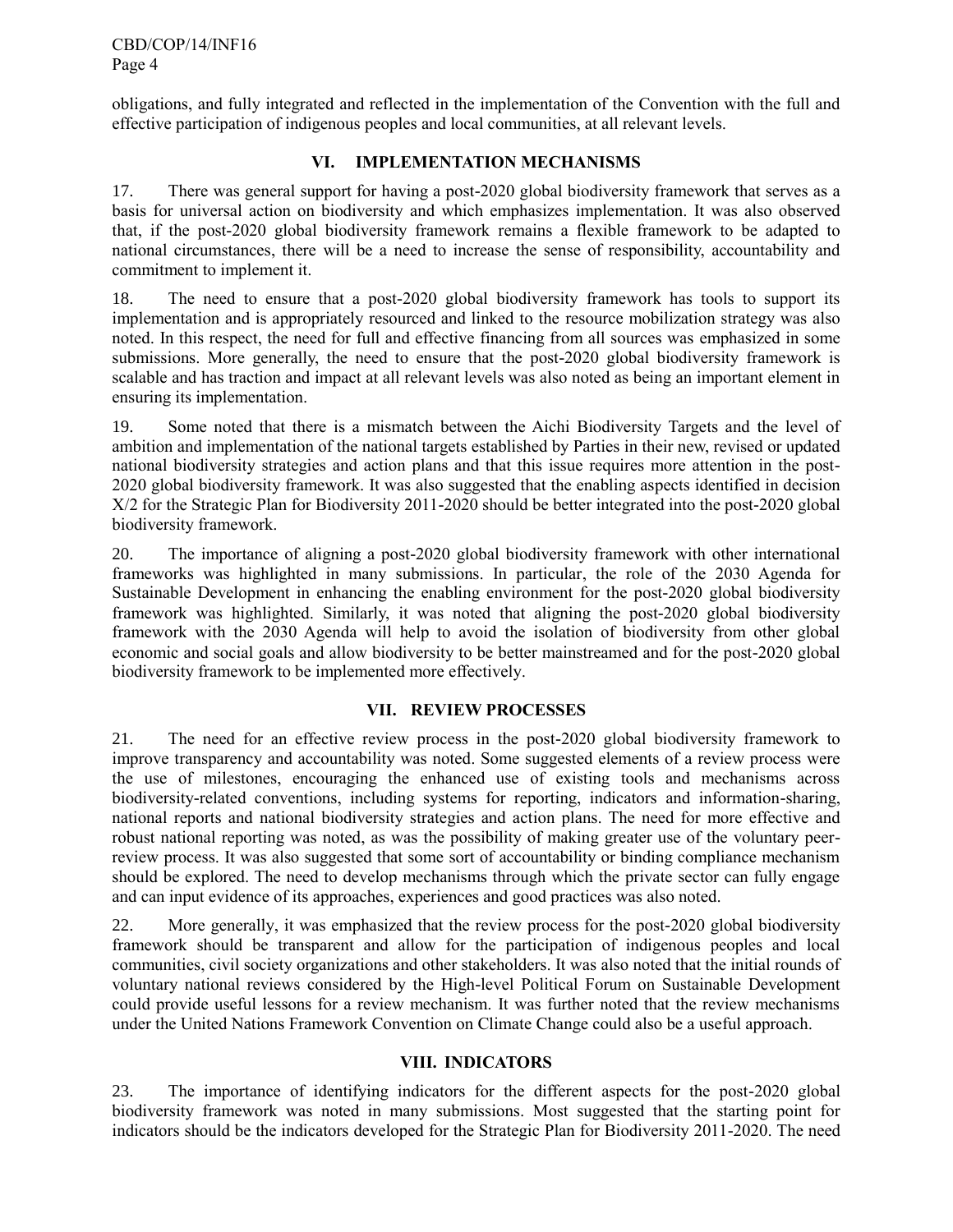to identify indicators as the post-2020 global biodiversity framework is developed was noted. This is to ensure that indicators are available when the framework is adopted or shortly thereafter. The possibility of developing shared biodiversity indicators for the biodiversity-related multilateral environmental agreements was also suggested.

# **IX. COMMUNICATION AND OUTREACH**

24. The need for more effective and targeted communication, both during the development of the post-2020 global biodiversity framework and after its adoption, was noted. In this respect, the potential role of biodiversity champions or ambassadors was highlighted. However, specific communication needs and ways to address these were not identified in the submissions received to date.

## **X. GAPS IN THE STRATEGIC PLAN FOR BIODIVERSITY 2011-2020**

25. Many submissions suggested issues that could be better reflected in the post-2020 global biodiversity framework than in the Strategic Plan for Biodiversity 2011-2020. Some of these are related to specific topics or themes while others are cross-cutting in nature. Furthermore, some could be addressed through the development of specific targets while others would have more general implications for the post-2020 global biodiversity framework. Most submissions were not specific on how these different issues should be reflected in the post-2020 global biodiversity framework. The issues can be organized under several general categories and include:

- (a) Ecosystems:
	- (i) Conservation and wise use of wetlands;
	- (ii) Marine areas beyond national jurisdiction;
	- (iii) Soil biodiversity;
	- (iv) Freshwater;
- (b) Species:
	- (i) Migratory species;
	- (ii) Sustainable use of terrestrial species;
	- (iii) Pollinators.
- (c) Major groups:
	- (i) Religious communities;
	- (ii) Private sector;
	- (iii) Cities;
- (d) Indirect pressures on biodiversity:
	- (i) Trade;
- (e) Solutions to biodiversity loss:
	- (i) Nature based solutions;
	- (ii) Transformative approach to conservation;
	- (iii) Conservation efforts to protect biodiversity in transboundary areas;
	- (iv) Landscape connectivity;
	- (v) Creating or expanding ecological corridors;
	- (vi) Marine spatial planning;
- (f) Implementation issues:
	- (i) Capacity-building;
	- (ii) Resource mobilization;
	- (iii) Mainstreaming;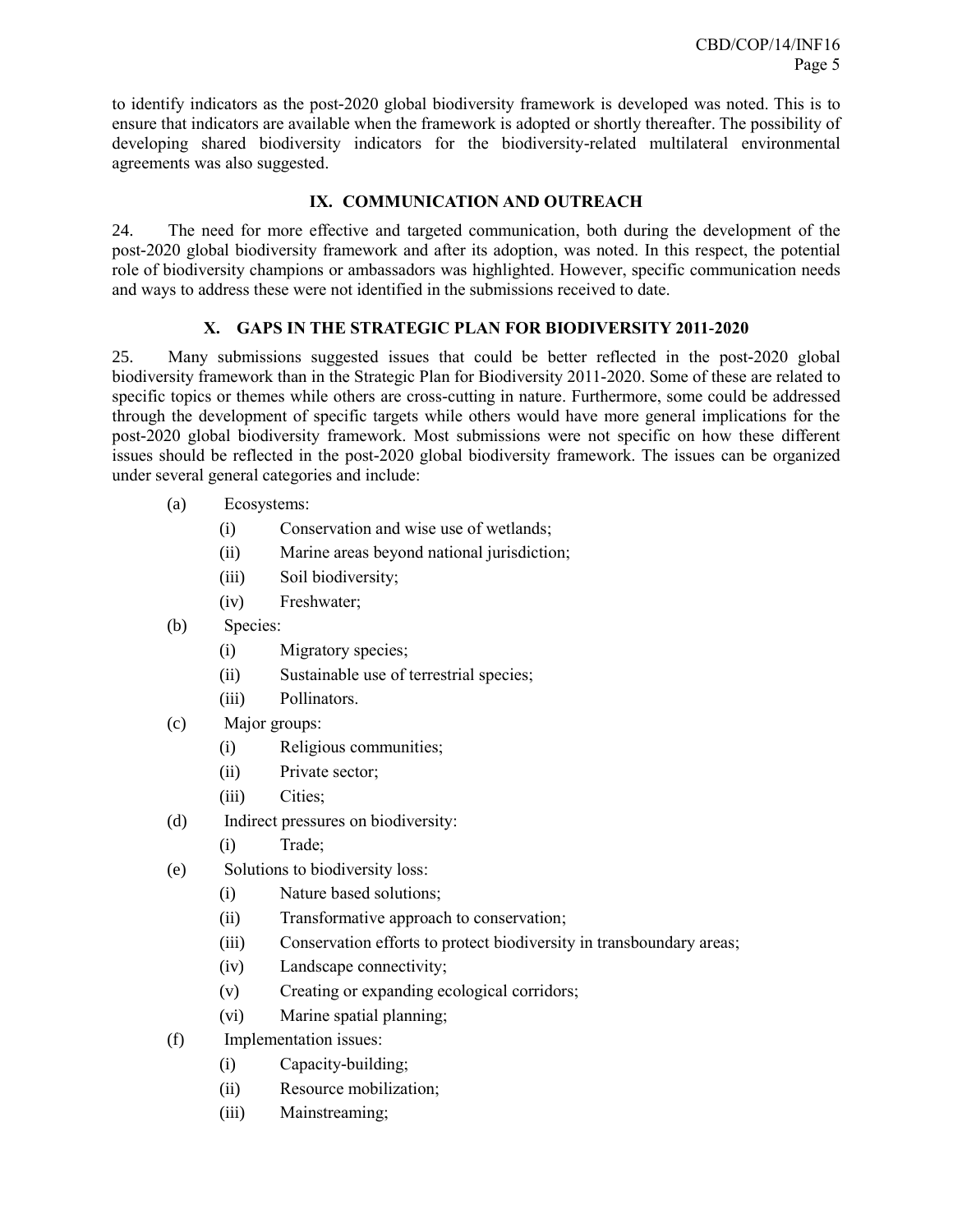- (g) Human wellbeing:
	- (i) Gender;
	- (ii) Cultural diversity;
	- (iii) Health;
	- (iv) Local sustainable use and consumption;
	- (v) Peace, and conflict;
	- (vi) Food security;
	- (vii) Land tenure.

26. In addition to the points listed above and as already noted in section III, several submissions expressed the need to include aspects related to biosafety and access and benefit-sharing more explicitly in the post-2020 global biodiversity framework. It was also suggested that the Global Strategy for Plant Conservation should be reviewed and integrated into the relevant sections/parts of the post-2020 global biodiversity framework.

27. While many submissions identified issues that should be reflected in the post-2020 global biodiversity framework, some submissions also cautioned against expanding the scope of the plan excessively as it could lose focus, and biodiversity issues could become less prominent. Some expressed the view that the post-2020 global biodiversity framework should focus on the overall trends and drivers of biodiversity loss.

### **XI. SUMMARY**

28. In the submissions received to date on the post-2020 global biodiversity framework, there do not appear to be any major points of disagreement. In addition, many of the submissions are consistent with the conclusions and recommendations of the Subsidiary Body on Scientific, Technical and Technological Advice at its twenty-first meeting<sup>5</sup> and the Subsidiary Body on Implementation at its second meeting<sup>6</sup> on this issue. However, the majority of submissions to date have focused on general issues or concepts and have provided few specific suggestions. Based on the submissions to date, the following conclusions can be drawn:

(a) The post-2020 global biodiversity framework should not be less ambitious than the current Strategic Plan for Biodiversity, the 2030 Agenda for Sustainable Development or any other biodiversity-related plan or framework adopted under a multilateral environmental agreement;

(b) The post-2020 global biodiversity framework should link to and support, in a coherent and synergistic manner, other frameworks and processes which have a direct bearing on biodiversity, in particular the 2030 Agenda for Sustainable Development, the Paris Agreement on Climate Change and the Sendai Framework on Disaster Risk Reduction;

(c) The 2050 Vision of the Strategic Plan for Biodiversity 2011-2020 of "Living in Harmony with Nature by 2050" remains relevant and should be a part of the post-2020 global biodiversity framework;

(d) The post-2020 global biodiversity framework needs to be commensurate with the challenges of fostering the transformational change required to achieve the 2050 Vision;

The post-2020 global biodiversity framework should serve to raise the profile of current biodiversity challenge, engage attention at a high political level and mobilize action from all stakeholders;

(f) The post-2020 global biodiversity framework should serve as a universal framework for action on biodiversity and ecosystems;

l  $5$  See recommendation  $\frac{XXI/1}{I}$ .

 $6$  See recommendation  $\frac{2}{19}$ .